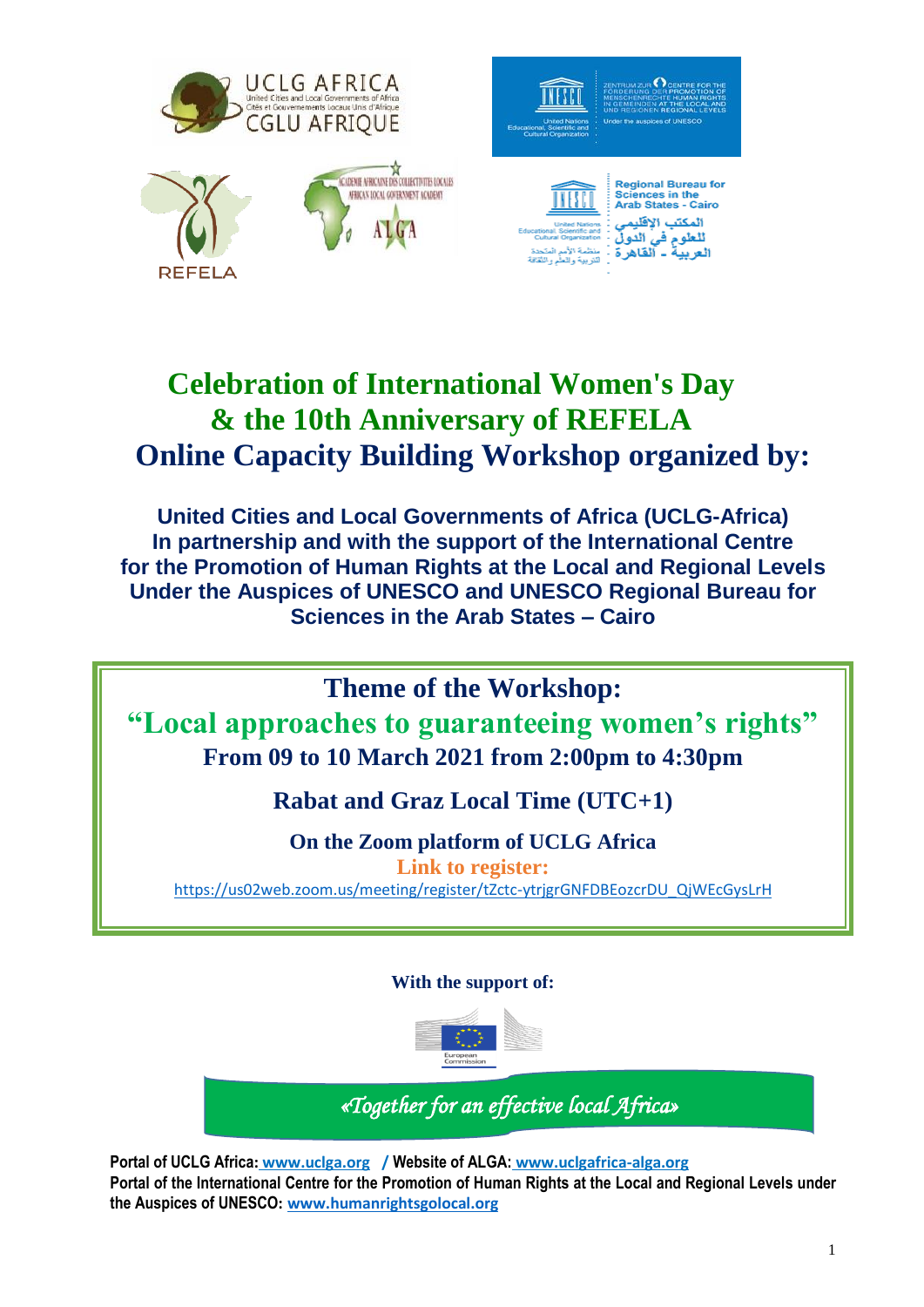# **CONCEPT NOTE**

### I- CONTEXT

The Agenda 2030 for Sustainable Development (The World We Want) and the Agenda for Africa 2063 (The Africa We Want) have a common goal of people-centered social transformation. This can best be achieved through raising awareness of the importance of implementing Human Rights at the local and regional level, through the application of a holistic, human rights-based approach, and through the cooperation of all actors and stakeholders in this process.

This Online Capacity-Building Workshop is a high-level specialized preparation for professionals in the field of local governance who wish to improve their basic knowledge of Human Rights.

The specific theme of the Workshop is inclusion and equality for the guarantee of women's rights. Key aspects of the urban environment regarding access to services, mobility, security and the right to live without violence, health and hygiene, climate resilience and security of tenure, cause additional burdens for women and girls, amplifying and reinforcing gender inequalities. Advancing women's equality in cities enables more inclusive economic, social and ecological development, contributing to the common goal of "Leaving no one behind".

This training and capacity building workshop is also part of a celebration context, namely the Celebration of International **Women's Day on March 8 and the 10th Anniversary of the Network of Local Elected Women of Africa (REFELA)** and **of the first axis of its Agenda** dealing with the outreach of REFELA through capacity building of its members.

#### II- OBJECTIVE OF THE WORKSHOP

This online capacity-building workshop, in addition to promoting the importance of Human Rights at the local level, has the following objectives:

- Increasing political will and commitment and social demand for inclusive and sustainable cities, anchored in the fundamental principles of Human Rights, the 2030 and 2063 Agendas, the New Urban Agenda and the African Charter on the Values and Principles of Decentralization, Local Governance and Local Development;
- Increasing the commitment of local political actors in the field of Human Rights, as well as the appreciation, capacity and determination of urban planners and decision-makers to promote inclusion through various systems, policies and processes;
- The implementation of field-tested methods and policy instruments for the promotion of Human Rights at the local level, such as the Toolkit for Urban Inclusion in Arab Cities, according to the specific contexts of the participants;
- The opportunity for Local Governments, experts, local civil servants as well as components of the Civil Society to improve their capacities in the field of Human Rights;
- The provision of a platform to exchange experiences and good practices, and to initiate in-depth learning among participants.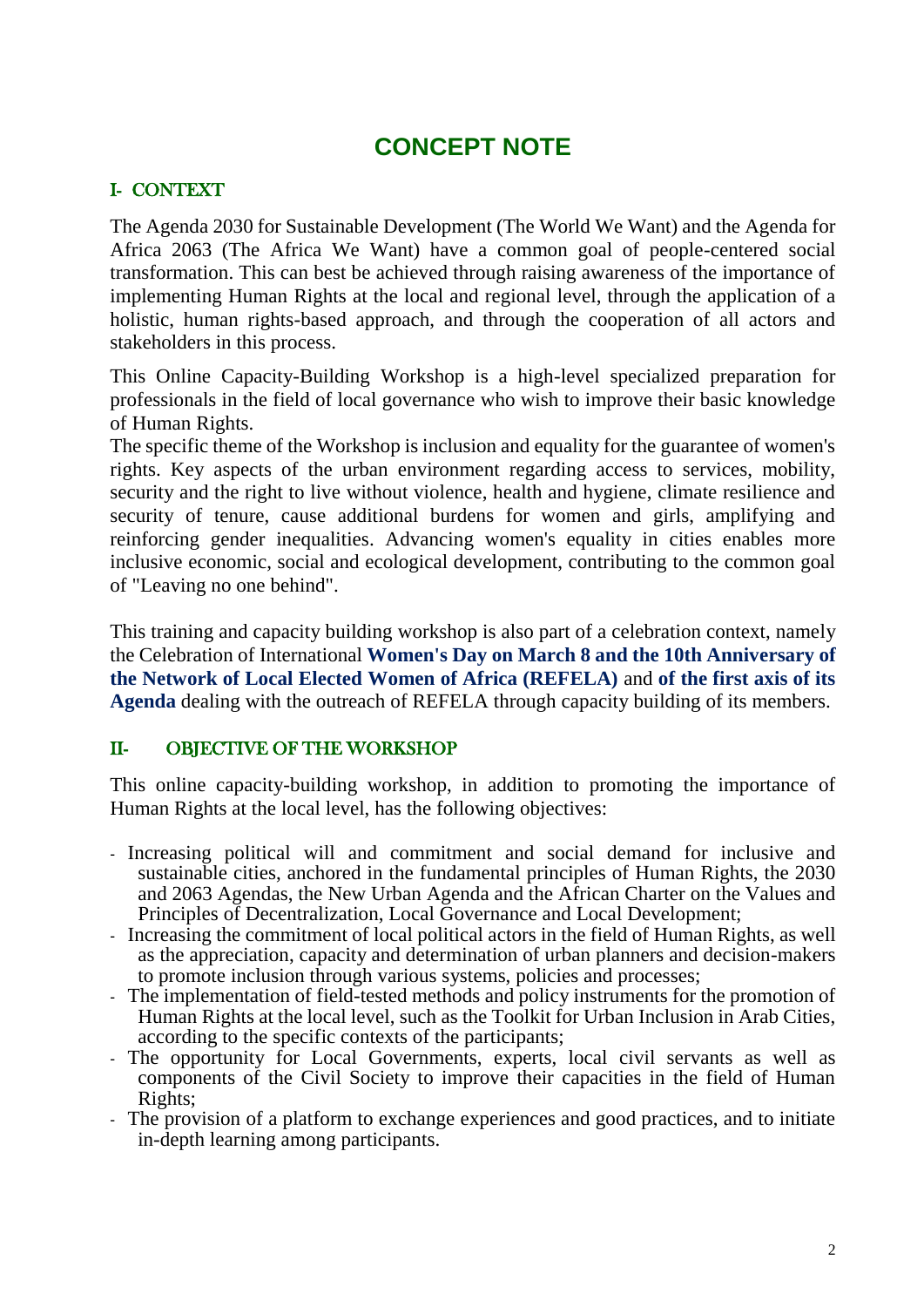### III- EXPECTED RESULTS

The beneficiaries of this Workshop will be equipped with knowledge and tools to make cities more inclusive, with a focus on a Human Rights-based approach, particularly Women's Rights. The outcomes of this online workshop will also contribute to the development of a new policy model for inclusive cities for women.

At the end of the Workshop, participants who have attended and completed the two days of training will receive a certificate from the Organizers.

#### IV- PEDAGOGICAL AND METHODOLOGICAL APPROACH

The Workshop is based on the principles of andragogy and will take place in a knowledgebuilding setting, drawing on the expertise and experience of the participants and the contributions of the Facilitators.

It will be conducted over two (2) consecutive days and the time allocated to the activities will be 2.5 hours per day.

During this workshop, participants will become familiar with the most relevant concepts regarding the protection of Human Rights in general and at the local level, the African Human Rights architecture and inclusive cities. Concrete examples will illustrate the links between the effective exercise of the functions of cities and the commitment to leave no one behind, as well as the relationship between Gender and Human Rights. The presentations will be interactive, with time for questions and discussion.

Participants are a key resource for this Workshop. They have practical experience, knowledge of local policies and are familiar with the topics of the Workshop. Guided by human rights experts, participants will analyze concepts, human rights aspects, arguments and examples for gender programs and policies in their cities. Together, they will identify the conditions that enable the implementation of policies and programs, the key actors, and how to initiate dialogue with them. They will also discuss the practical steps and challenges cities face in ensuring that no one is left behind and how to overcome these challenges. The information collected will be analyzed and will contribute to creating an inventory of good policies to strengthen inclusive practices for women at the local and regional level.

# V- MODALITIES

This Online Capacity Building Workshop will be led and facilitated by the International Centre for the Promotion of Human Rights at the Local and Regional Levels under the auspices of UNESCO supported by its Partners. It is organized in cooperation with United Cities and Local Governments of Africa (UCLG Africa), through its African Local Governments Academy (ALGA) and the Network of Local Elected Women of Africa (REFELA), which is its Gender Commission.

The work of the workshop, which will be organized remotely, will be held in **French**, with simultaneous translation into **English, Arabic and Portuguese**. It will be designed in the form of a Webinar.

Communication and collaboration tools will be provided through UCLG Africa. Links and access codes will be provided to participants.

Pre-registration for the event is required, via the link UCLG -Africa. Participation is free of charge.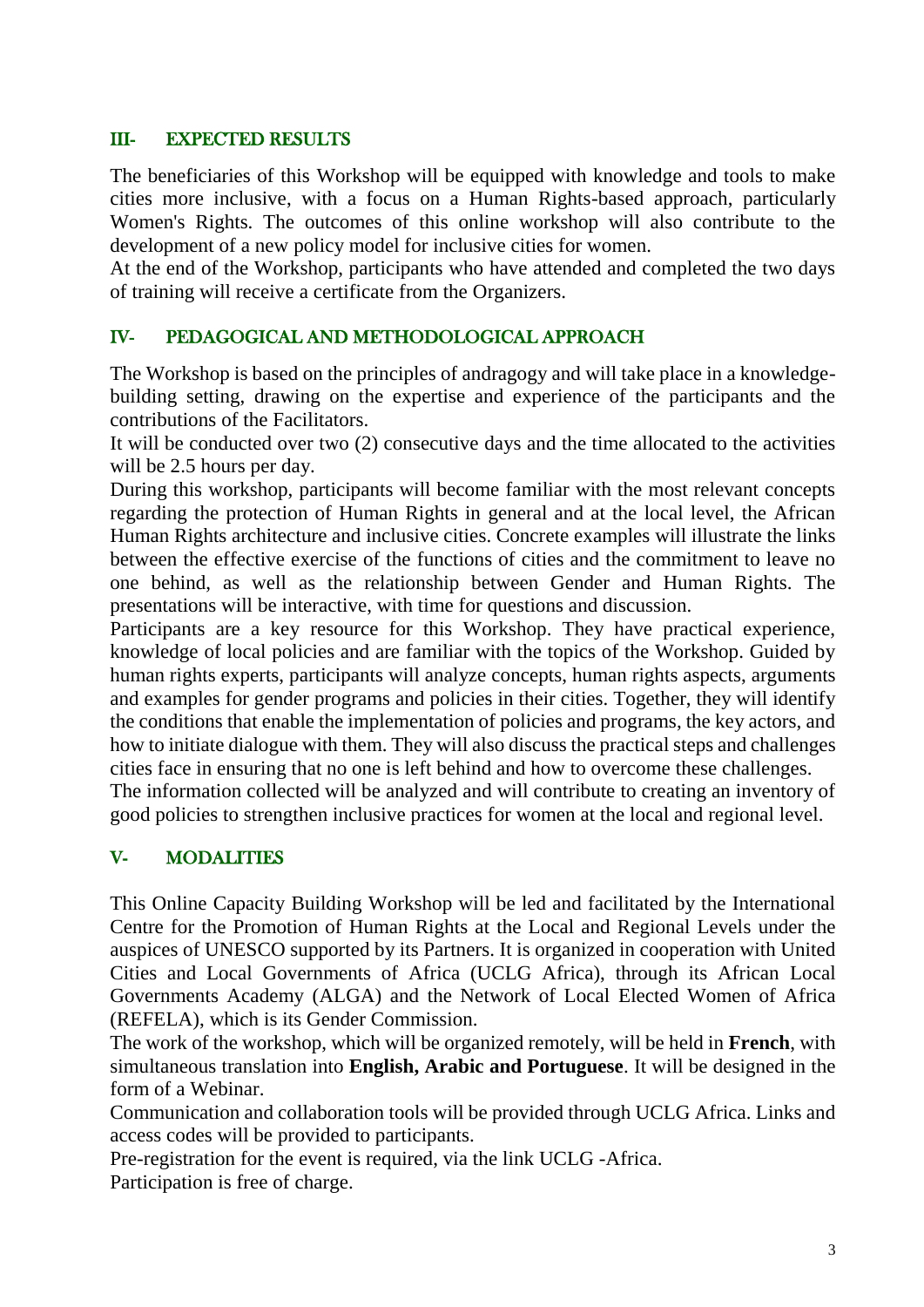# VI- TARGET AUDIENCE

- Representatives of the Government of Morocco (TBC).
- Presidents of Local Authorities or Associations of Local Governments, Mayors, local elected officials, local decision-makers; heads of Local Authorities, councillors and staff of Local Authorities ;
- Chairs of Local Government Commissions in charge of projects or issues on gender;
- Members of REFELA National Chapters across Africa;
- Local Women Mayors from the 5 REFELA Regional Caucuses and the 30 REFELA countries across Africa;
- Representatives of Institutions intervening in Local Government;
- Representatives of Civil Society;
- International Organizations and Partners;
- Academics, Training and Capacity Building Schools and Institutes as well as Researchers and Experts.

#### **The participation of women and youth is highly recommended.**

### **VII-** DATE, TIME AND ZOOM LINK TO REGISTER

**The date:** Tuesday 9 and Wednesday 10 March 2021. **Link** to register to the UCLG Africa ZOOM Platform:

[https://us02web.zoom.us/meeting/register/tZctc-ytrjgrGNFDBEozcrDU\\_QjWEcGysLrH](https://us02web.zoom.us/meeting/register/tZctc-ytrjgrGNFDBEozcrDU_QjWEcGysLrH)

**Time:** from 2:00 pm to 4:30 pm (Rabat and Graz Local UTC+1)

#### VIII- WORKING LANGUAGE

French, Arabic, English and Portuguese

#### IX- ORGANIZERS

- The United Cities and Local Governments of Africa (UCLG Africa) through its African Local Governments Academy (ALGA) and the Network of Local Elected Women of Africa (REFELA)/Permanent Commission for Gender Equality of UCLG Africa according to Article 16 of its Statute;

- The International Centre for the Promotion of Human Rights at the Local and Regional Levels, under the Auspices of UNESCO.

- UNESCO Regional Bureau for Sciences in the Arab States – Cairo.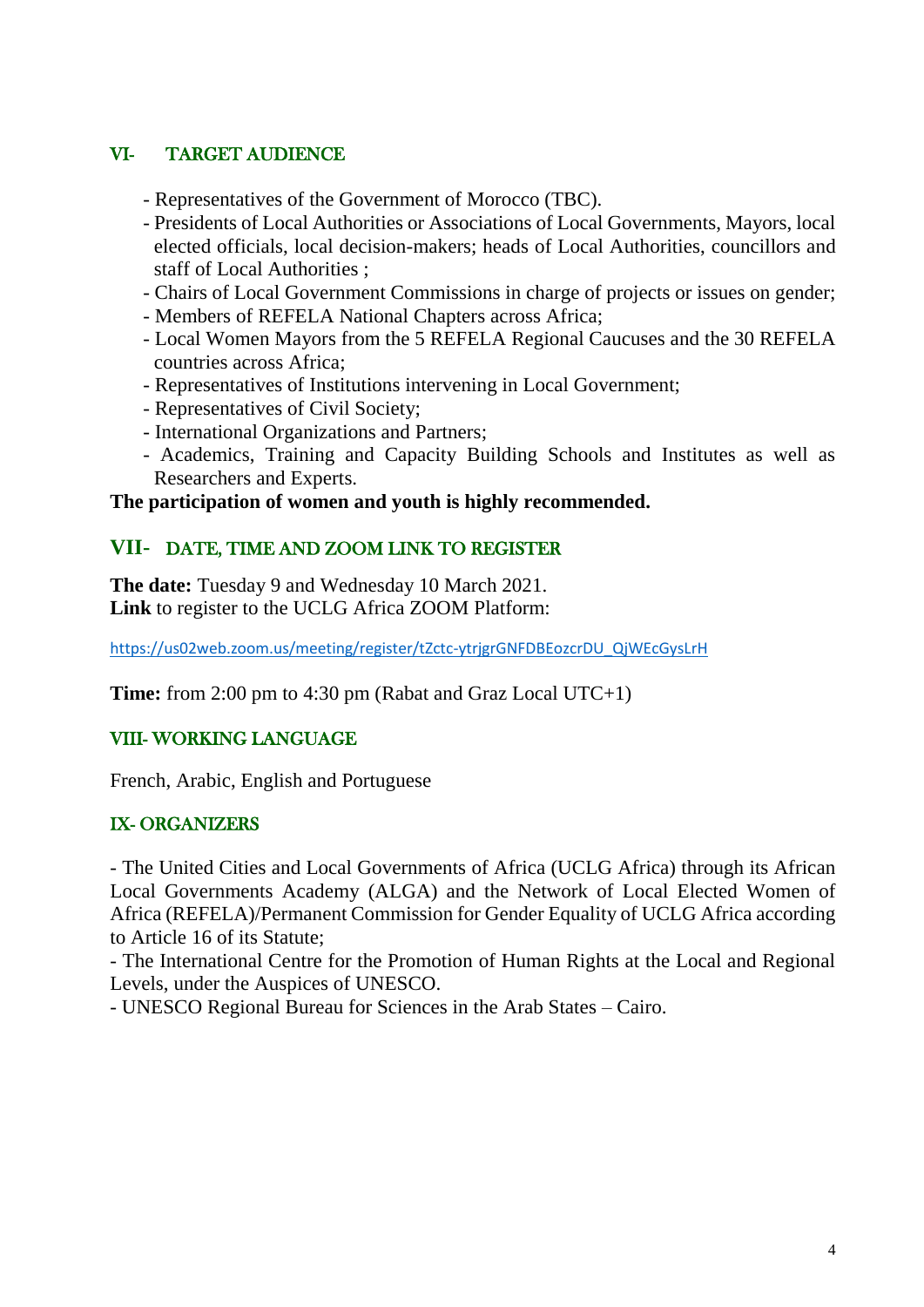# X- CONTACTS

|                                           | <b>The International Centre for</b>                  |
|-------------------------------------------|------------------------------------------------------|
| <b>UCLG</b> Africa                        | the Promotion of Human Rights at the Local and       |
|                                           | <b>Regional Levels, under the Auspices of UNESCO</b> |
| Portal of UCLG Africa: www.uclga.org      |                                                      |
| Web Site of ALGA: www.uclgafrica-alga.org | Web Site: www.humanrightsgolocal.org                 |
|                                           |                                                      |
| <b>For ALGA of UCLG Africa:</b>           | <b>Ms Bernadette KNAUDER</b>                         |
| Dr Najat ZARROUK : Director of ALGA       | bernadette.knauder@uni-graz.at                       |
| of UCLG Africa:                           |                                                      |
| Nzarrouk@uclga.org                        | Mr Thomas GAKIRE                                     |
| najat_zarrouk@yahoo.fr                    | thomas.gakire@uni-graz.at                            |
| <b>Ms Lova RAMILIJAONA:</b>               |                                                      |
|                                           |                                                      |
| lramilijaona@uclga.org                    |                                                      |
| Fariath CHABI : fchabi@uclga.org;         |                                                      |
| Philomène DABIRE : pdabire@uclga.org      |                                                      |
|                                           |                                                      |
| <b>For the REFELA Secretariat:</b>        |                                                      |
| Mr. Drissa KEITA : $kdrissa@uclga.org$    |                                                      |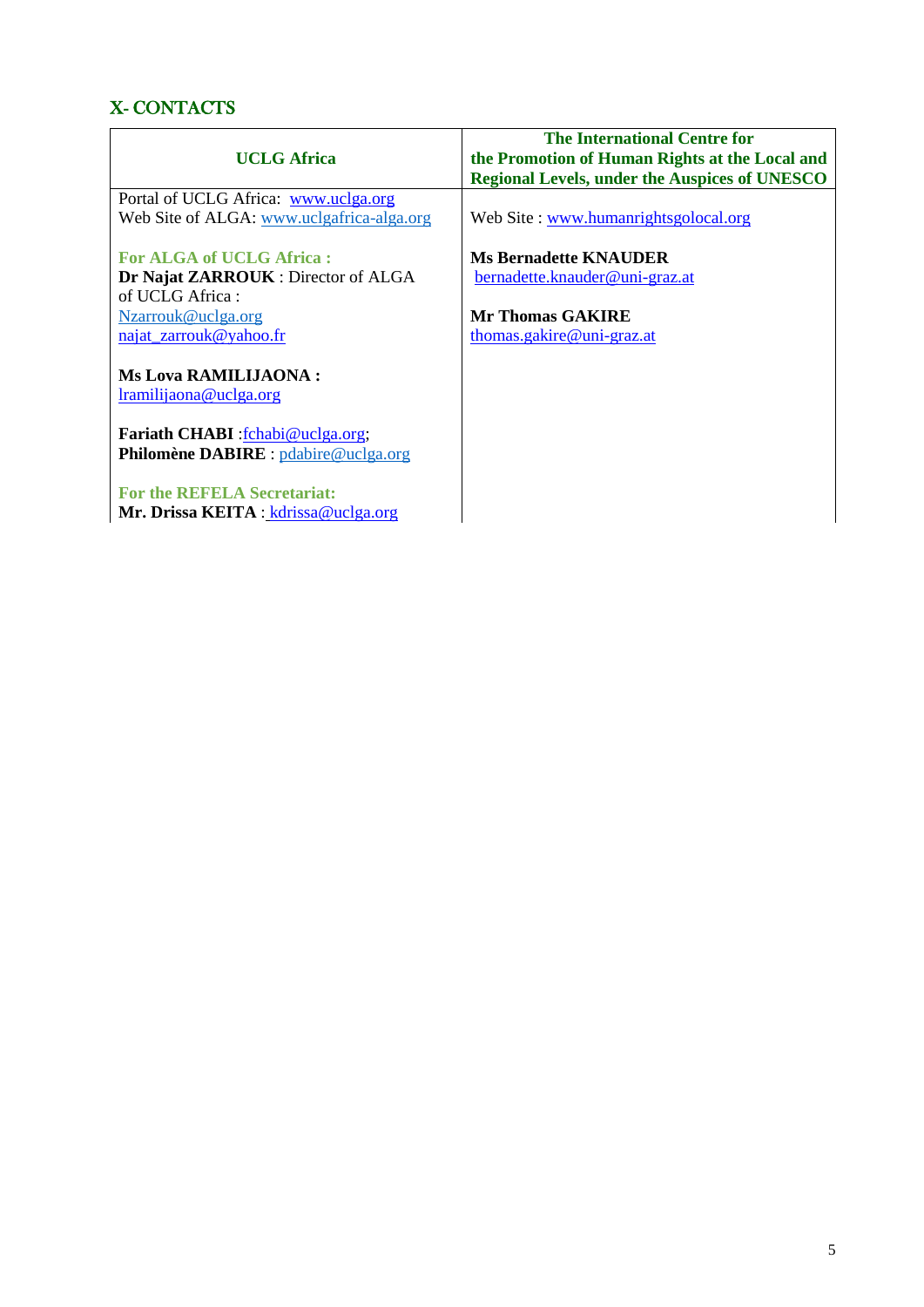# **AGENDA OF THE WORKSHOP**

| (Update 3 March 2021) |  |
|-----------------------|--|
|                       |  |

15:15pm -

| <b>Time</b>                                                         | <b>Activity</b>                                                                                                                                                                                                                                                                                                                                                                                                                                                                                                                                                                                                                                                             |  |
|---------------------------------------------------------------------|-----------------------------------------------------------------------------------------------------------------------------------------------------------------------------------------------------------------------------------------------------------------------------------------------------------------------------------------------------------------------------------------------------------------------------------------------------------------------------------------------------------------------------------------------------------------------------------------------------------------------------------------------------------------------------|--|
| Tuesday, 9 March 2021, 14:00 - 16:30 (Local time in Rabat and Graz) |                                                                                                                                                                                                                                                                                                                                                                                                                                                                                                                                                                                                                                                                             |  |
| 13:30pm                                                             | Welcome and virtual installation of the Guests & Participants                                                                                                                                                                                                                                                                                                                                                                                                                                                                                                                                                                                                               |  |
| 14:00pm-<br>14:30pm                                                 | Opening speeches of the organizers:<br>Mr. Jean Pierre Elong Mbassi, Secretary General of UCLG-Africa.<br>Prof. Gerd Oberleitner, UNESCO Chair in Human Rights and Human Security,<br>$\overline{a}$<br>University of Graz.<br>Ms. Macoura Dao, Mayor of Foumbolo, Ivory Coast, President of REFELA (by<br>$\overline{\phantom{a}}$<br>video message).<br>Her Excellency Ms Jamila El Moussali, Minister of Solidarity, Social<br>$\overline{\phantom{a}}$<br>Development, Equality and Family, represented by Ms Fatima Barkan,<br>Director of Women, Morocco.<br>Ms. Rania Kebaili, Representative of UN-Women - Multi-Country Office in<br>$\qquad \qquad -$<br>Morocco. |  |
| 14:30pm-<br>15:15pm                                                 | <b>Panel 1: Contextual Perspective</b>                                                                                                                                                                                                                                                                                                                                                                                                                                                                                                                                                                                                                                      |  |
|                                                                     | Principles and Key elements of Human Rights, by Ms. Livia Perschy and Ms.<br>$\qquad \qquad -$<br><b>Bernadette Knauder, International Centre for the Promotion of Human Rights at</b><br>the Local and Regional Level, under the Auspices of UNESCO.<br>Human Rights Architecture in Africa, by Mr Thomas Gakire and<br>$\qquad \qquad -$<br><b>Wondemagegn Goshu, International Centre for the Promotion of Human Rights</b><br>at the Local and Regional Levels, under the Auspices of UNESCO.                                                                                                                                                                           |  |

- **Local Governance, Good Governance and Human Rights**, by **Prof. Klaus Starl**, International Centre for the Promotion of Human Rights at the Local and Regional Levels, under the Auspices of UNESCO.

#### **Moderator: Dr Najat Zarrouk**, UCLG-Africa. **Virtual Coffee Break**

| Wednesday, 10 March 2021, 14:00pm - 16:45pm (Local time in Rabat and Graz) |                                                                                                                                                                               |
|----------------------------------------------------------------------------|-------------------------------------------------------------------------------------------------------------------------------------------------------------------------------|
|                                                                            | Moderator: Ms Livia Perschy and Mr. Thomas Gakire.                                                                                                                            |
| $15:20$ pm -<br>16:30 <sub>pm</sub>                                        | <b>Guided Discussion and Peer Learning:</b><br><b>Collection of policies</b> from the workshop participants that guarantee women's<br>rights; description and classification. |
|                                                                            |                                                                                                                                                                               |
| 15:20 <sub>pm</sub>                                                        |                                                                                                                                                                               |

# 14:00 pm **Panel 2 : Women's Rights and Inclusive Cities: Sharing of Good Practices**

- **Gender and Women's Rights**, by **Ms. Monia Braham**, Senior Project Coordinator, Tunis
	- **Inclusive Cities: What is it all about**? by **Ms. Jana El-Baba**, UNESCO Regional Bureau for Sciences in the Arab States, **Cairo.**
- **The territorial variation of the "Morocco Empowerment" Program, the Moroccan experience of economic empowerment of women and girls, by Ms Fatima Barkan,** Director of Women, Ministry of Solidarity, Social Development, Equality and Family, Morocco.